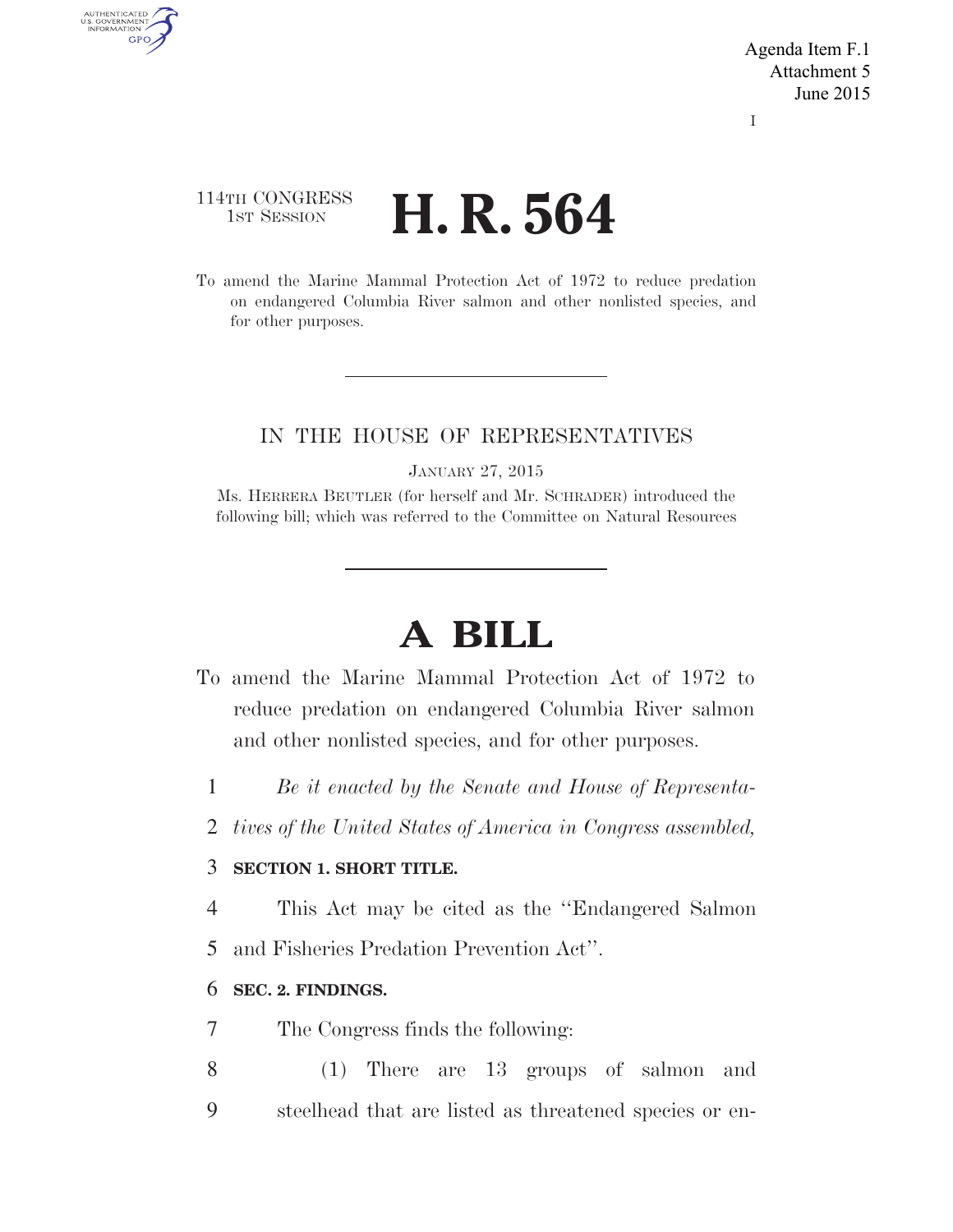| $\mathbf{1}$   | dangered species under the Endangered Species Act       |
|----------------|---------------------------------------------------------|
| $\overline{2}$ | of 1973 that migrate through the lower Columbia         |
| 3              | River.                                                  |
| $\overline{4}$ | (2) The people of the Northwest United States           |
| 5              | are united in their desire to restore healthy salmon    |
| 6              | and steelhead runs, as they are integral to the re-     |
| 7              | gion's culture and economy.                             |
| 8              | (3) The Columbia River treaty tribes retain im-         |
| 9              | portant rights with respect to salmon and steelhead.    |
| 10             | (4) Federal, State, and tribal governments have         |
| 11             | spent billions of dollars to assist the recovery of Co- |
| 12             | lumbia River salmon and steelhead populations.          |
| 13             | (5) One of the factors impacting salmonid pop-          |
| 14             | ulations is increased predation by marine mammals,      |
| 15             | including California sea lions.                         |
| 16             | (6) The population of California sea lions has          |
| 17             | increased 6-fold over the last 3 decades, and is cur-   |
| 18             | rently greater than 250,000 animals.                    |
| 19             | $(7)$ In recent years, more than 1,000 California       |
| 20             | sea lions have been foraging in the lower 145 miles     |
| 21             | of the Columbia River up to Bonneville Dam during       |
| 22             | the peak spring salmonid run before returning to the    |
| 23             | California coast to mate.                               |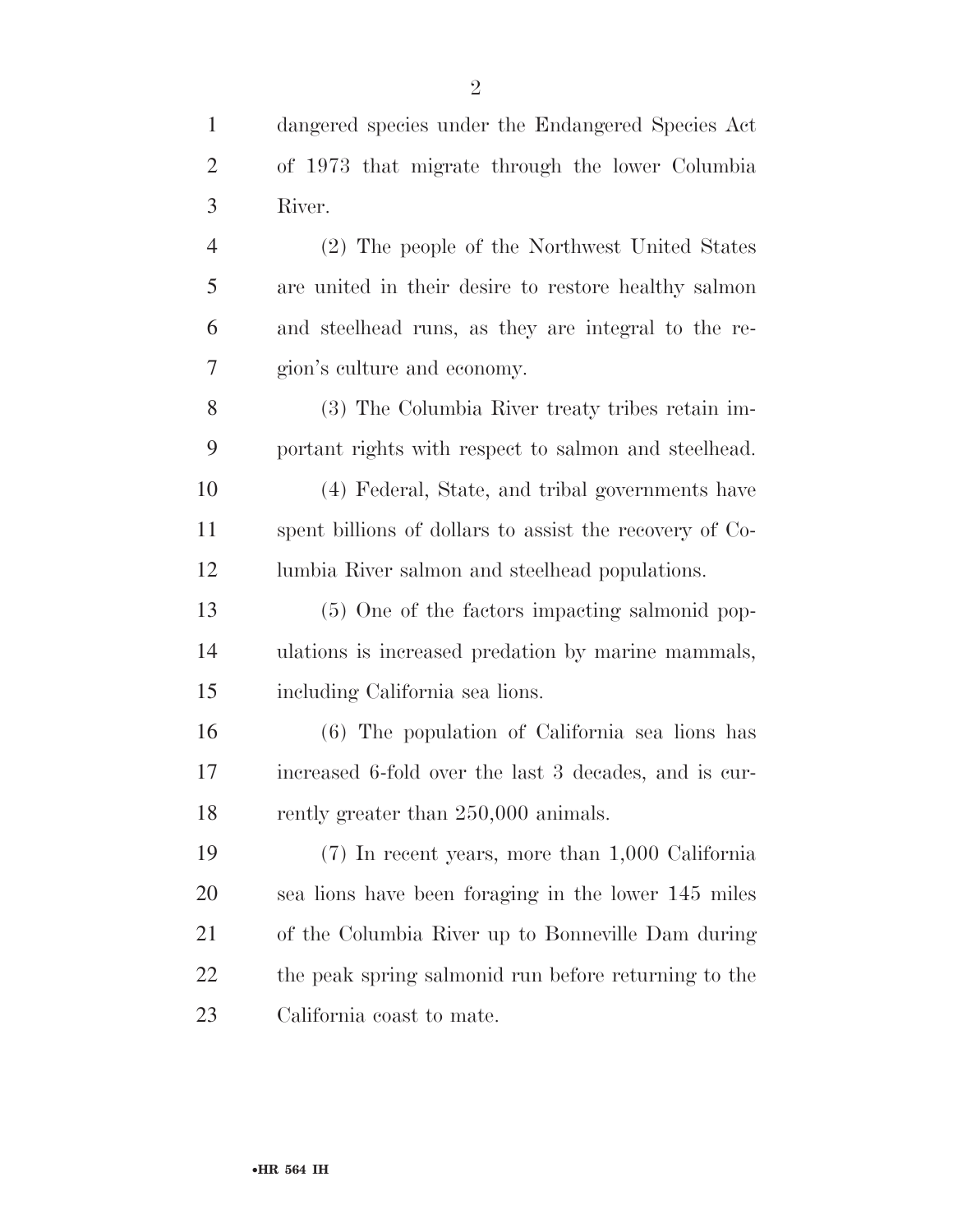| $\mathbf{1}$   | (8) The percentage of the spring salmonid run         |
|----------------|-------------------------------------------------------|
| $\overline{2}$ | that has been eaten or killed by California sea lions |
| 3              | at Bonneville Dam has increased 7-fold since 2002.    |
| $\overline{4}$ | (9) In recent years, California sea lions have        |
| 5              | with greater frequency congregated near Bonneville    |
| 6              | Dam and have entered the fish ladders.                |
| $\overline{7}$ | (10) These California sea lions have not been         |
| 8              | responsive to extensive hazing methods employed       |
| 9              | near Bonneville Dam to discourage this behavior.      |
| 10             | $(11)$ The process established under the 1994         |
| 11             | amendment to the Marine Mammal Protection Act         |
| 12             | of 1972 to address aggressive sea lion behavior is    |
| 13             | protracted and will not work in a timely enough       |
| 14             | manner to protect threatened and endangered           |
| 15             | salmonids in the near term.                           |
| 16             | (12) In the interest of protecting Columbia           |
| 17             | River threatened and endangered salmonids, a tem-     |
| 18             | porary expedited procedure is urgently needed to      |
| 19             | allow removal of the minimum number of California     |
| 20             | sea lions as is necessary to protect the passage of   |
| 21             | threatened and endangered salmonids in the Colum-     |
| 22             | bia River and its tributaries.                        |
| 23             | $(13)$ On December 21, 2010, the independent          |

Pinniped-Fishery Interaction Task Force rec-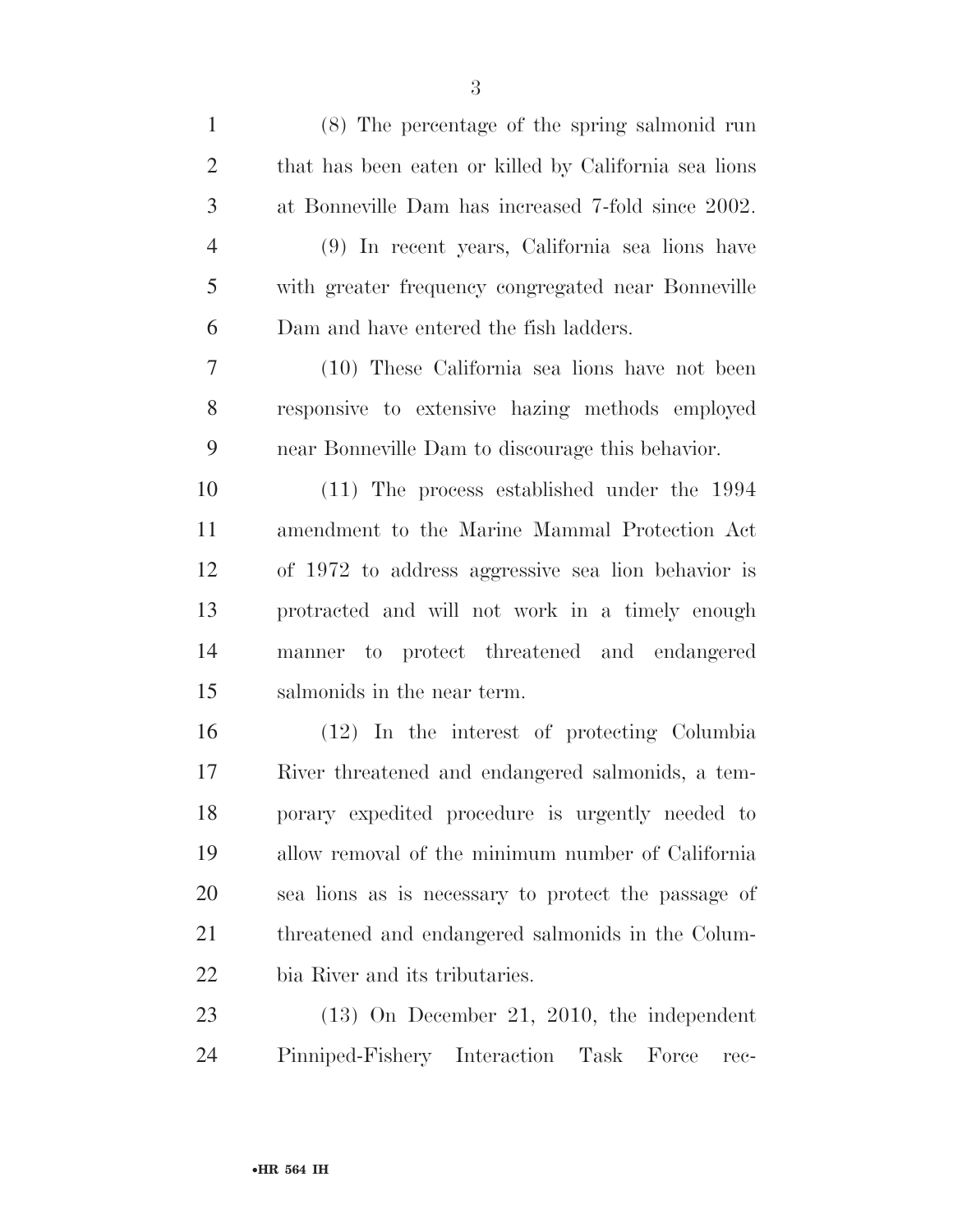ommended lethally removing more of the California sea lions in 2011.

 (14) On August 18, 2011, the States of Wash- ington, Oregon, and Idaho applied to the National Marine Fisheries Service, under section  $6 \qquad 120(b)(1)(A)$  of the Marine Mammal Protection Act 7 of 1972 (16 U.S.C. 1389(b)(1)(A)), for the lethal re- moval of sea lions that the States determined are having a ''significant negative impact'' on the recov- ery of Columbia River and Snake River salmon and steelhead.

 (15) On September 12, 2011, the National Ma- rine Fisheries Service announced it was accepting the States' application for lethal removal of sea lions and that it would reconvene the Pinniped-Fishery Interaction Task Force to consider the States' appli- cation. This Act will ensure the necessary authority for permits under the Marine Mammal Protection Act of 1972 to be issued in a timely fashion.

 (16) During a June 14, 2011, hearing, the Committee on Natural Resources of the House of Representatives received testimony from State and tribal witnesses expressing concern that significant pinniped predation of important Northwest fish re-sources other than salmonids is severely impacting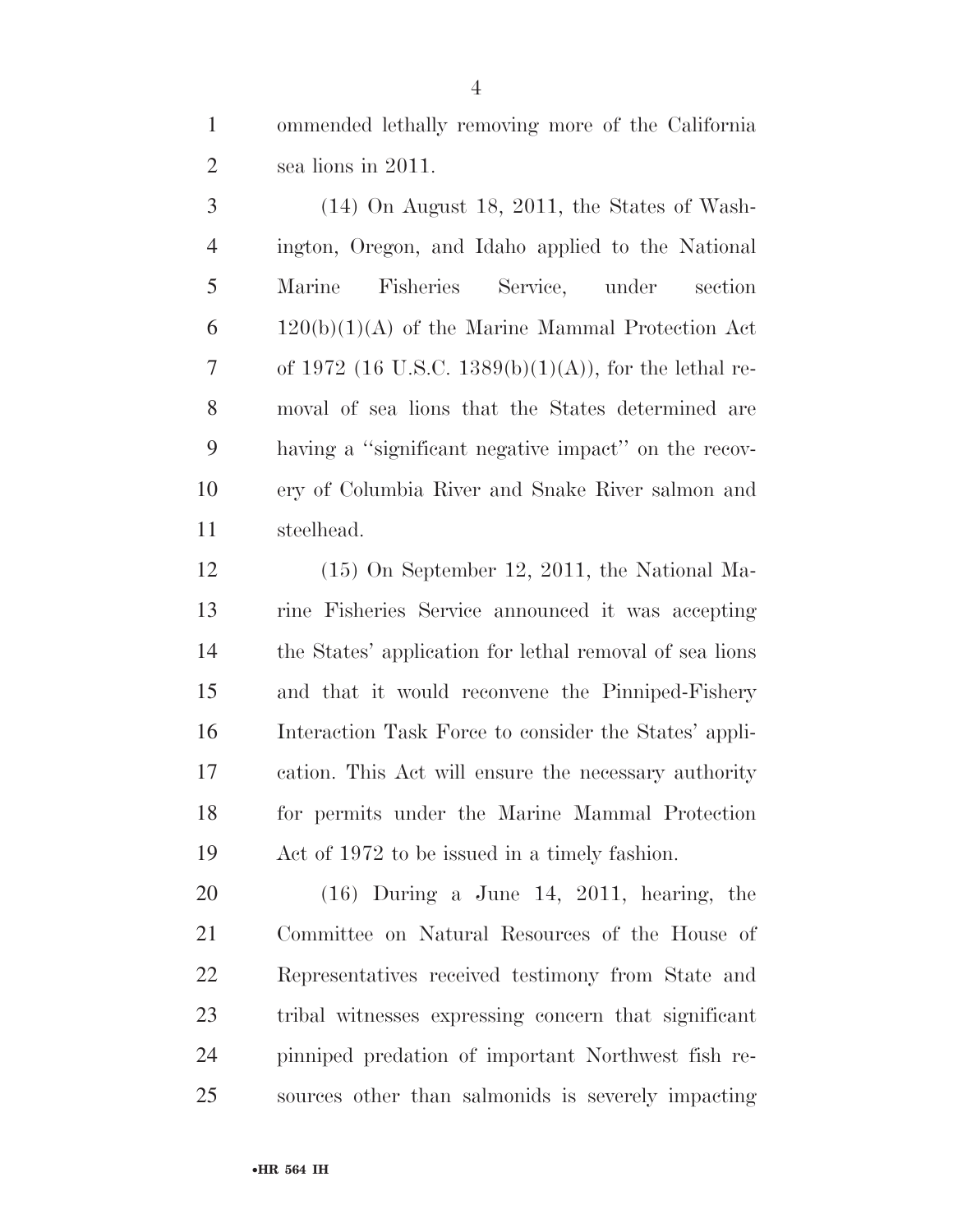| $\mathbf{1}$   | fish stocks determined by both Federal and State       |
|----------------|--------------------------------------------------------|
| $\overline{2}$ | fishery management agencies to be at low levels of     |
| 3              | abundance, and that this cannot be addressed by        |
| $\overline{4}$ | section 120 of the Marine Mammal Protection Act        |
| 5              | of $1972$ (16 U.S.C. 1389), which as in effect before  |
| 6              | the enactment of this Act restricted control of preda- |
| 7              | tory pinnipeds' impact only with respect to endan-     |
| 8              | gered salmonids.                                       |
| 9              | SEC. 3. TAKING OF SEA LIONS ON THE COLUMBIA RIVER      |
| 10             | AND ITS TRIBUTARIES TO PROTECT ENDAN-                  |
| 11             | GERED AND THREATENED SPECIES OF SALM-                  |
| 12             | ON AND OTHER NONLISTED FISH SPECIES.                   |
| 13             | Section 120 of the Marine Mammal Protection Act        |
| 14             | of $1972$ (16 U.S.C. 1389) is amended by striking sub- |
| 15             | section (f) and inserting the following:               |
| 16             | "(f) TEMPORARY MARINE MAMMAL REMOVAL AU-               |
| 17             | THORITY ON THE WATERS OF THE COLUMBIA RIVER OR         |
|                | 18 ITS TRIBUTARIES.                                    |
| 19             | REMOVAL AUTHORITY.-Notwithstanding<br>``(1)            |
| 20             | any other provision of this Act, the Secretary may     |
| 21             | issue a permit to an eligible entity authorizing the   |
| 22             | intentional lethal taking on the waters of the Colum-  |
| 23             | bia River and its tributaries of sea lions that are    |
| 24             | part of a healthy population that is not listed as an  |
| 25             | endangered species or threatened species under the     |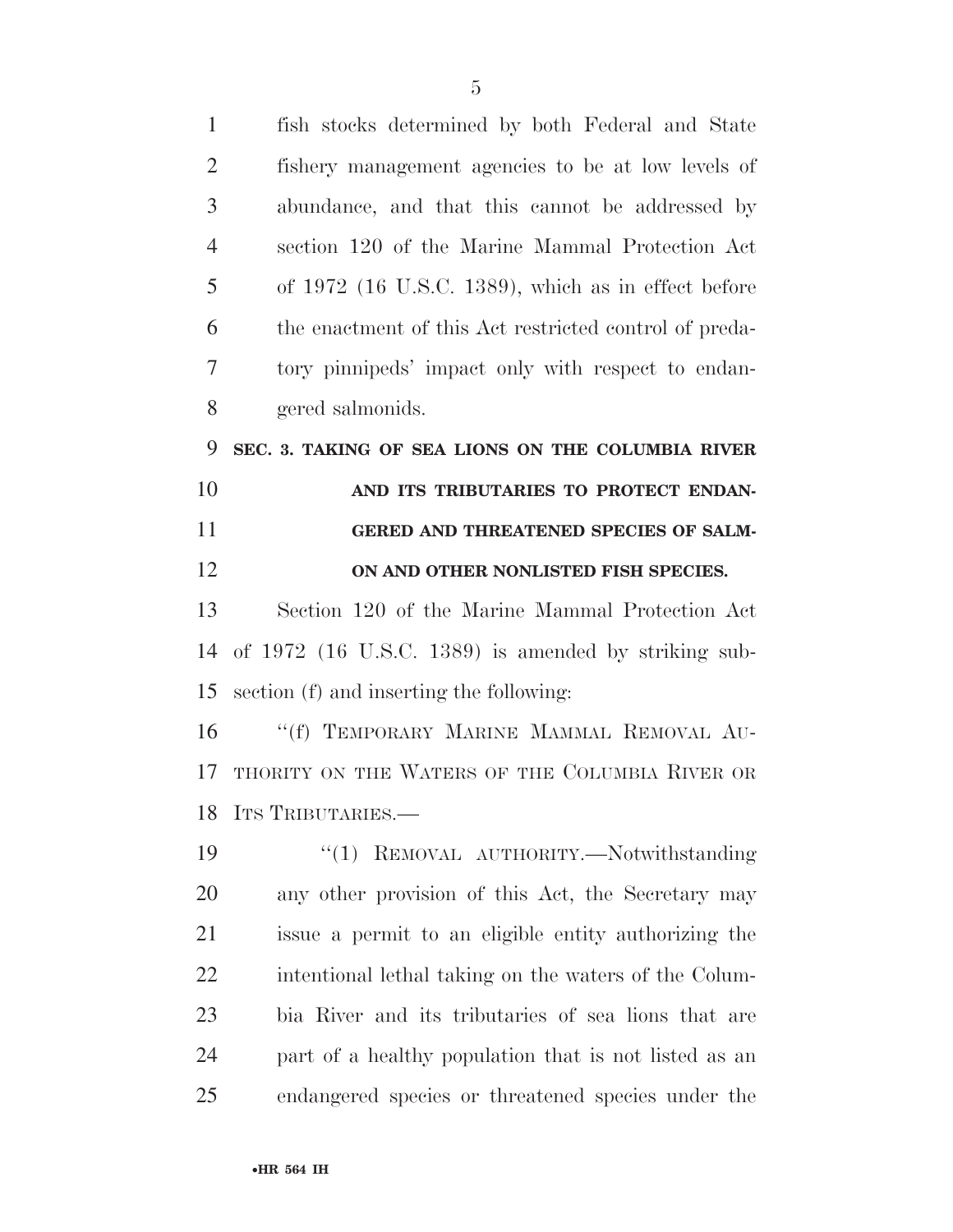| $\mathbf{1}$   | Endangered Species Act of 1973 (16 U.S.C. 1531 et   |
|----------------|-----------------------------------------------------|
| $\overline{2}$ | seq.), to protect endangered and threatened species |
| 3              | of salmon and other nonlisted fish species.         |
| $\overline{4}$ | $``(2)$ PERMIT PROCESS.—                            |
| 5              | "(A) In GENERAL.—An eligible entity may             |
| 6              | apply to the Secretary for a permit under this      |
| 7              | subsection.                                         |
| 8              | "(B) DEADLINE FOR CONSIDERATION OF                  |
| 9              | APPLICATION.—The Secretary shall approve or         |
| 10             | deny an application for a permit under this sub-    |
| 11             | section by not later than 30 days after receiving   |
| 12             | the application.                                    |
| 13             | "(C) DURATION OF PERMIT.—A permit                   |
| 14             | under this subsection shall be effective for no     |
| 15             | more than one year after the date it is issued,     |
| 16             | but may be renewed by the Secretary.                |
| 17             | $``(3)$ LIMITATIONS.—                               |
| 18             | "(A) LIMITATION ON PERMIT AUTHOR-                   |
| 19             | $ITY.$ Subject to subparagraph $(B)$ , a permit     |
| 20             | issued under this subsection shall not authorize    |
| 21             | the lethal taking of more than 10 sea lions dur-    |
| 22             | ing the duration of the permit.                     |
| 23             | "(B) LIMITATION ON ANNUAL TAKINGS.-                 |
| 24             | The cumulative number of sea lions authorized       |
| 25             | to be taken each year under all permits in ef-      |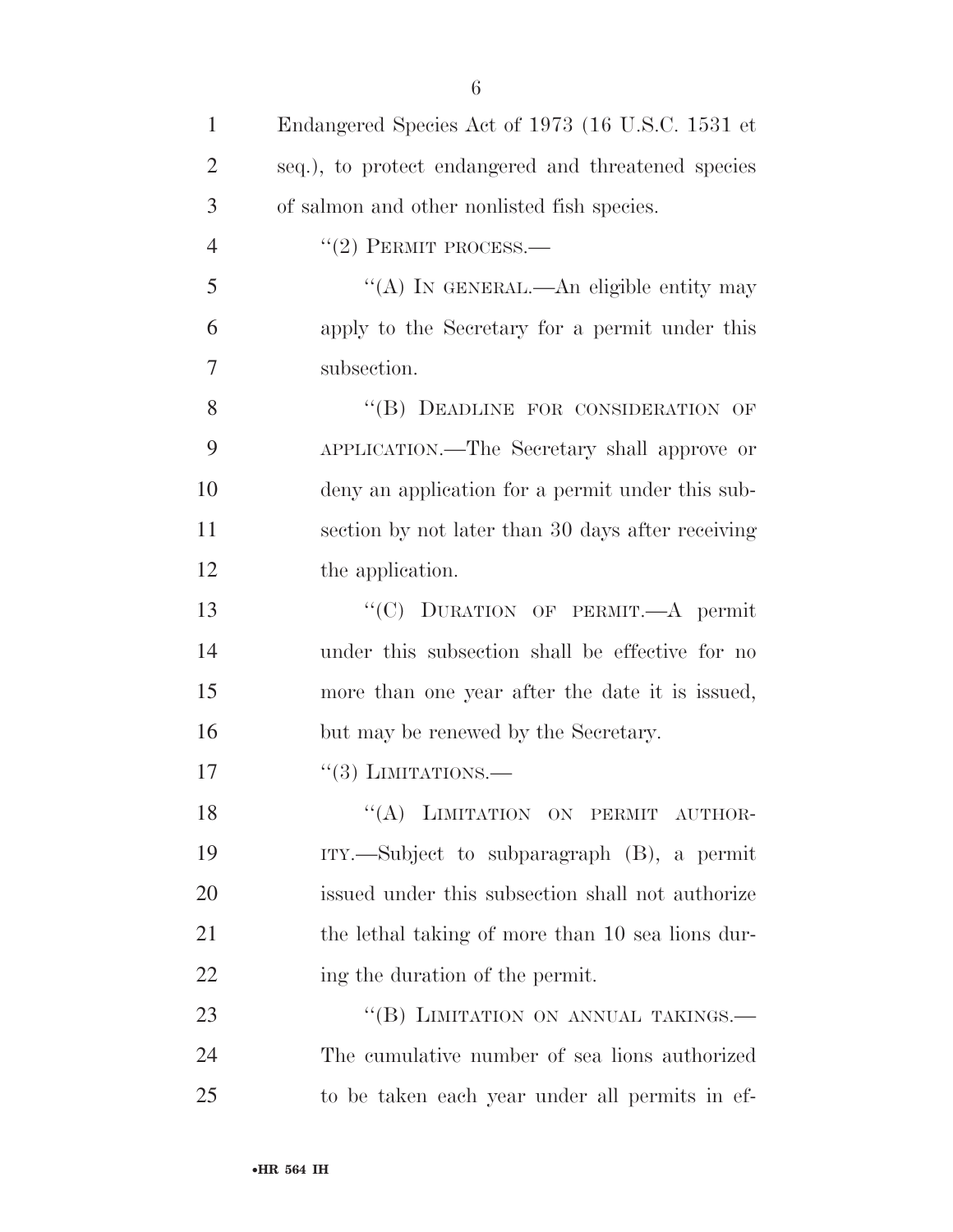fect under this subsection shall not exceed one percent of the annual potential biological re- moval level. 4 "(4) DELEGATION OF PERMIT AUTHORITY.— Any eligible entity may delegate to any other eligible entity the authority to administer its permit author- ity under this subsection. 8 "(5) NEPA.—Section  $102(2)(C)$  of the Na- tional Environmental Policy Act of 1969 (42 U.S.C.  $4332(2)(C)$  shall not apply with respect to this sub- section and the issuance of any permit under this subsection during the 5-year period beginning on the date of the enactment of this subsection. 14 "(6) SUSPENSION OF PERMITTING AUTHOR- ITY.—If, 5 years after enactment, the Secretary, after consulting with State and tribal fishery man- agers, determines that lethal removal authority is no longer necessary to protect salmonid and other fish species from sea lion predation, may suspend the issuance of permits under this subsection. 21 "(7) ELIGIBLE ENTITY DEFINED.—In this sub- section, the term 'eligible entity' means each of the State of Washington, the State of Oregon, the State of Idaho, the Nez Perce Tribe, the Confederated

Tribes of the Umatilla Indian Reservation, the Con-